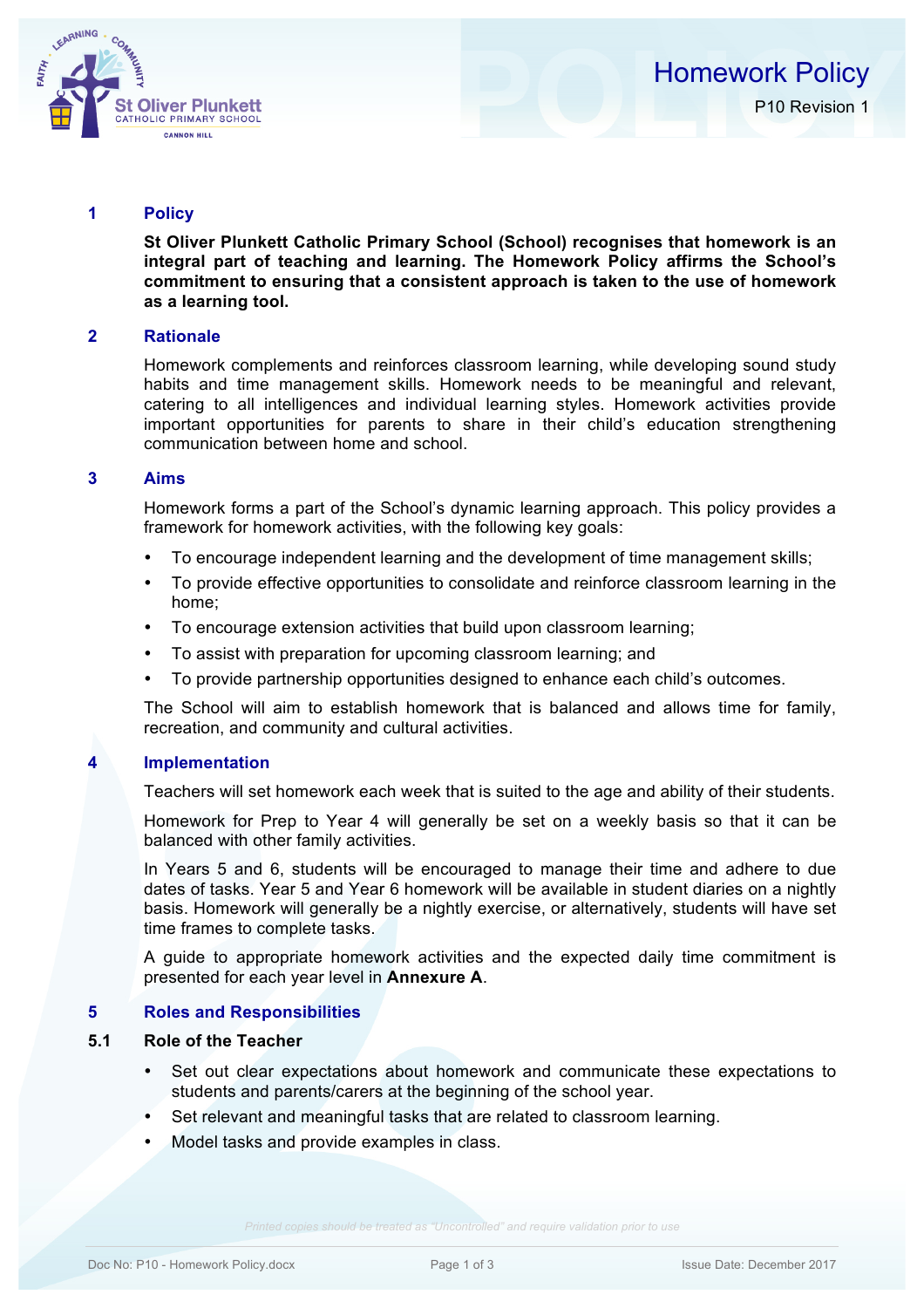

- Monitor student completion of their homework activities and if necessary discuss with parents/carers concerns around incomplete homework or homework that requires completion.
- Provide feedback to students.
- Use discretion when determining tasks, taking into consideration the student's ability, home circumstances and commitments. Some tasks may be open ended. There will be no homework set on holidays.
- Specialist teachers may liaise with the classroom teacher to have the children compete meaningful tasks.

# **5.2 Role of Students**

- Ensure that everything that is needed to complete homework activities is taken home from school.
- Practice time management by considering the time needed to complete homework and working towards the completion of homework for submission on the due date.
- Students are expected to complete their own homework. If homework cannot be completed with limited support from the parent/carer the student must advise the teacher prior to the due date and/or the parent/carer should notify the teacher.

# **5.3 Role of Parents/Carers**

- Notify the teacher if there is any difficulty with the homework tasks set.
- Support homework activities and to create an environment and routine at home appropriate for their child's homework needs.
- Parents are invited to provide feedback relating to their child's approach to the homework or any difficulties encountered by writing a message on the homework.

# **6 Review**

This policy will be reviewed every 3 years, or earlier at the discretion of the Principal.

## **7 Related documents**

i. The St Oliver Plunkett Primary School *Parent Reading Brochure*, published separately for each school year level.

*Printed copies should be treated as "Uncontrolled" and require validation prior to use*